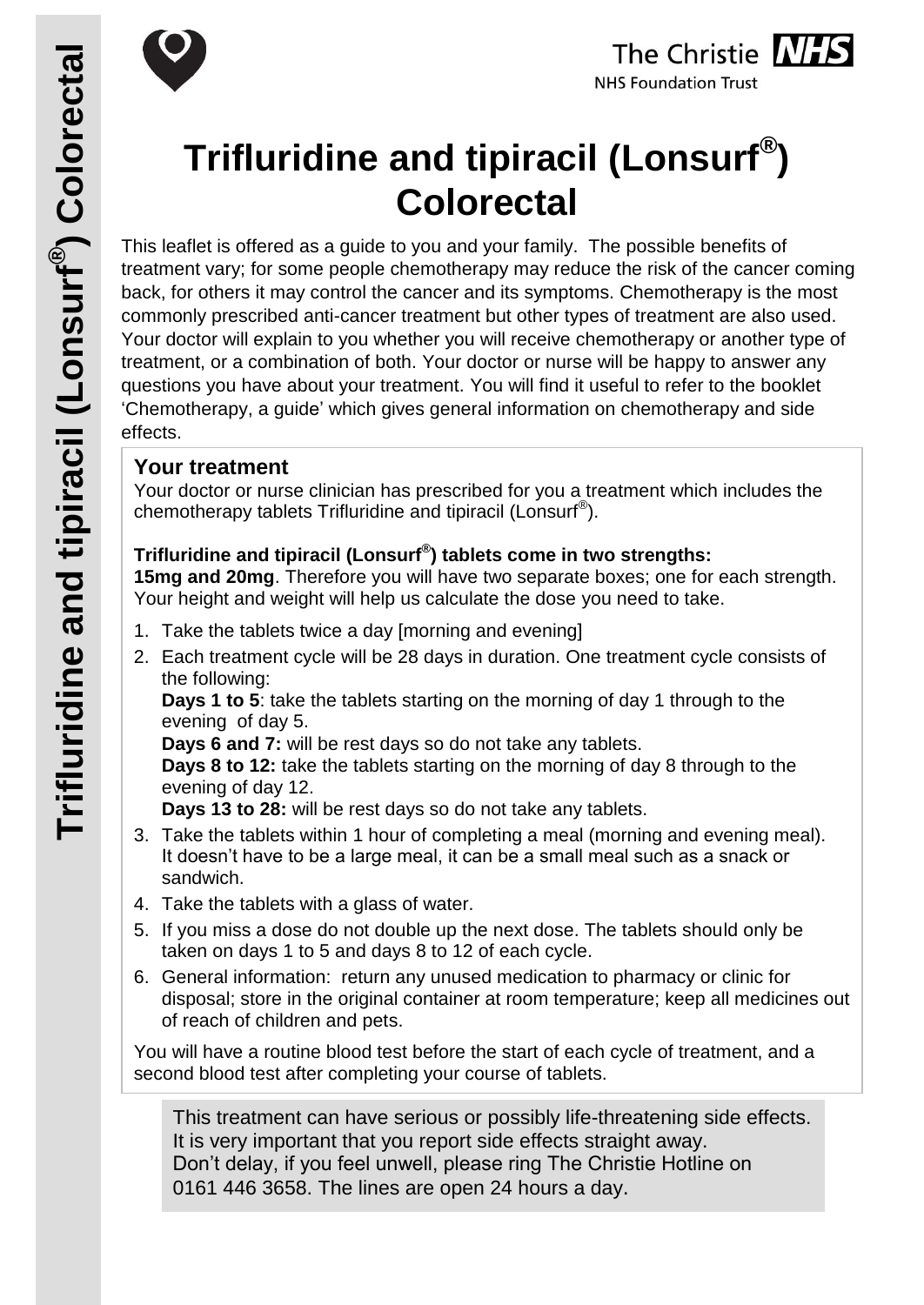#### **Increased risk of serious infection**

You are vulnerable to infection while you are having chemotherapy. Minor infections can become life-threatening in a matter of hours if left untreated. Symptoms of infection include fever, shivering, sweats, sore throat, diarrhoea, discomfort when you pass urine, cough or breathlessness. We recommend that you use a digital thermometer so you can check your temperature. You can buy one from your local chemist.

#### **If you feel unwell, you have symptoms of infection or your temperature is above 37.5°C or below 36°C contact The Christie Hotline straight away.**

Sometimes the medication itself or the disease can cause fever even in the absence of any infection.

# **Possible side effects**

Chemotherapy can cause many different side effects. Some are more likely to occur than others. Everyone is different and not everyone gets all the side effects. Most side effects are usually temporary, but in some rare cases they can be lifethreatening. It is important to tell your hospital doctor or nurse about any side effects so they can be monitored and, where possible, treated. Depending upon type and degree of side effects your doctor might wish to reduce the dose of your treatment or in some cases stop it altogether.

#### **Common side effects (more than 1 in 10)**

#### **Anaemia (low number of red blood cells)**

While having this treatment you may become anaemic. This may make you feel tired and breathless. Let your doctor or nurse know if these symptoms are a problem. You may need a blood transfusion.

#### **Bruising or bleeding**

This treatment can reduce the production of platelets which help the blood clot. Let your doctor know if you have any unexplained bruising or bleeding, such as nosebleeds, bloodspots or rashes on the skin, and bleeding gums. You may need a platelet transfusion.

#### **Nausea and vomiting (sickness)**

A common side effect of your treatment is sickness. If you are sick (vomiting) please tell your doctor or nurse at the Christie. They will be able to give you advice about controlling these symptoms. It is important to try and eat regular healthy meals to maintain your energy.

We will prescribe anti-sickness medication for you when you begin treatment, if you do feel sick at home follow the instructions on the bottle/ packet for taking these. You can contact The Christie Hotline if you need further advice to know how best to control symptoms.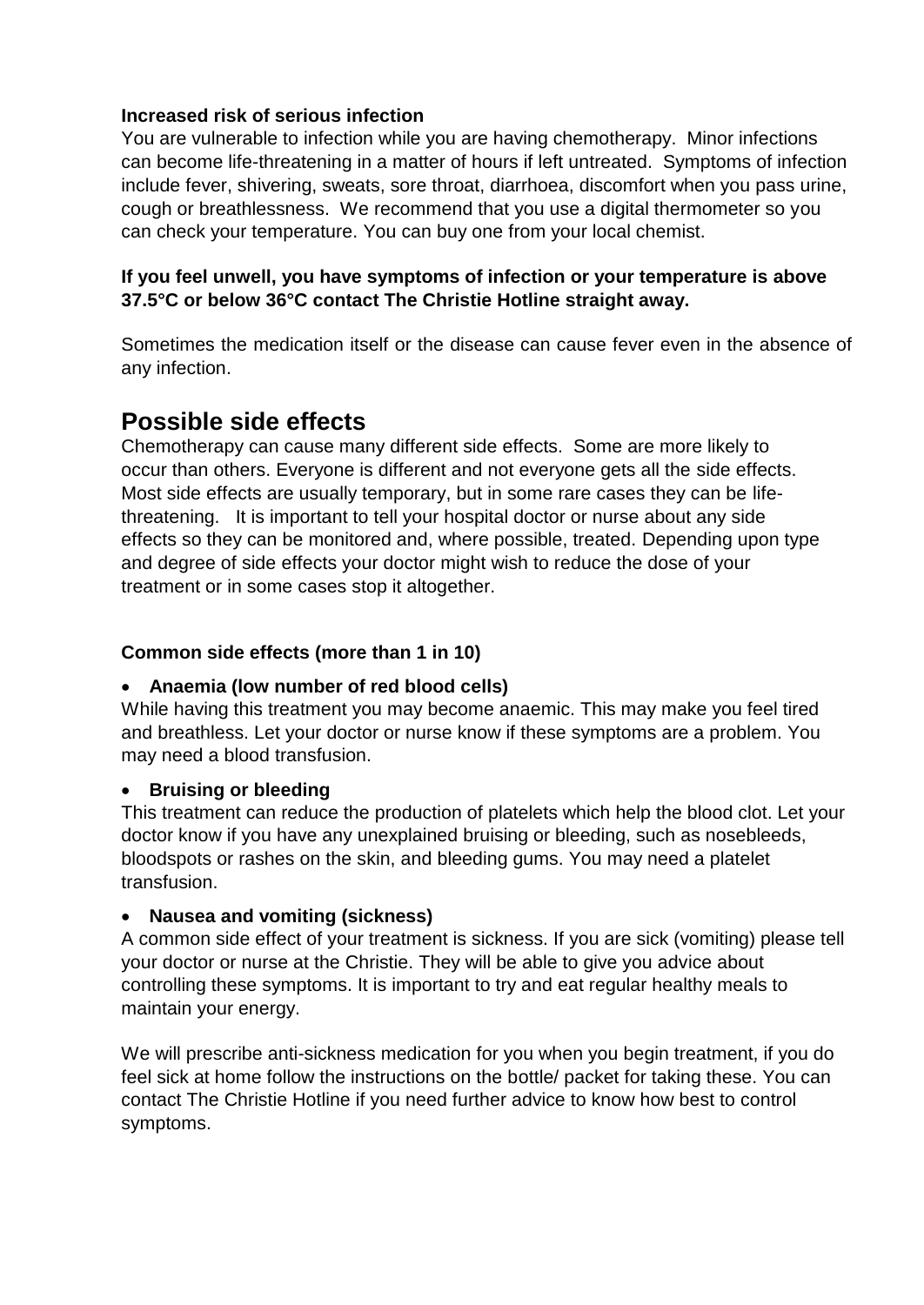#### **Diarrhoea**

Diarrhoea is a fairly common side effect of your treatment. If you have watery diarrhoea you should immediately take the anti-diarrhoea treatment that the doctor has prescribed for you. This is the loperamide dispensed by The Christie pharmacy. Follow the doctor's instructions **EXACTLY:** 

Take 2 loperamide capsules as soon as the first liquid stool occurs. Then take one capsule with each liquid loose stool. (Maximum loperamide in a day is **8** capsules).

If you continue to have more than 4 bowel movements a day, or bowel movements at night please ring The Christie Hotline for advice. Note that diarrhoea may or may not be associated with abdominal pain.

#### **Sore mouth and/or altered taste**

Your mouth may become sore or dry, or you may notice small mouth ulcers during this treatment. Drinking plenty of fluids and cleaning your teeth regularly and gently with a soft toothbrush can help to reduce the risk of this happening. We can prescribe a mouthwash for you to use during treatment. You can dilute this with water if your mouth is sore. Ask your doctor or nurse for further advice. There is also general mouth care information in the chemotherapy booklet. If you continue to have a sore mouth, please contact The Christie Hotline.

#### **Lethargy**

Some chemotherapy may make you feel tired and lacking in energy. It can be frustrating when you feel unable to cope with routine tasks. If you do feel tired, take rest and get help with household chores. If necessary, take time off work. Gentle exercise such as walking can be beneficial.

#### **Hair thinning**

Hair loss is very unusual with this treatment. In rare cases some hair loss may occur during treatment. It is advisable to avoid perms, colours, use of hot brushes and vigorous, frequent washing that could increase hair loss. Please remember that this is a temporary side effect and your hair will grow back when your treatment is completed. If you would like an appointment with the wig service, this can be arranged for you. Ask the staff for a copy of *'*The Wig Fitting Service.'

#### **Uncommon side effects (less than 1 in 10)**

#### **Watery eyes**

Your eyes may also water. Often this will improve in time and needs no specific treatment. But if you have ongoing symptoms please discuss this with your doctor or nurse.

#### **Serious and potentially life threatening side effects**

In a small proportion of patients chemotherapy can result in very severe side effects such as inflammation and scarring on the lungs which may rarely result in death (1 in 200 patients). The team caring for you will discuss the risk of these side effects with you.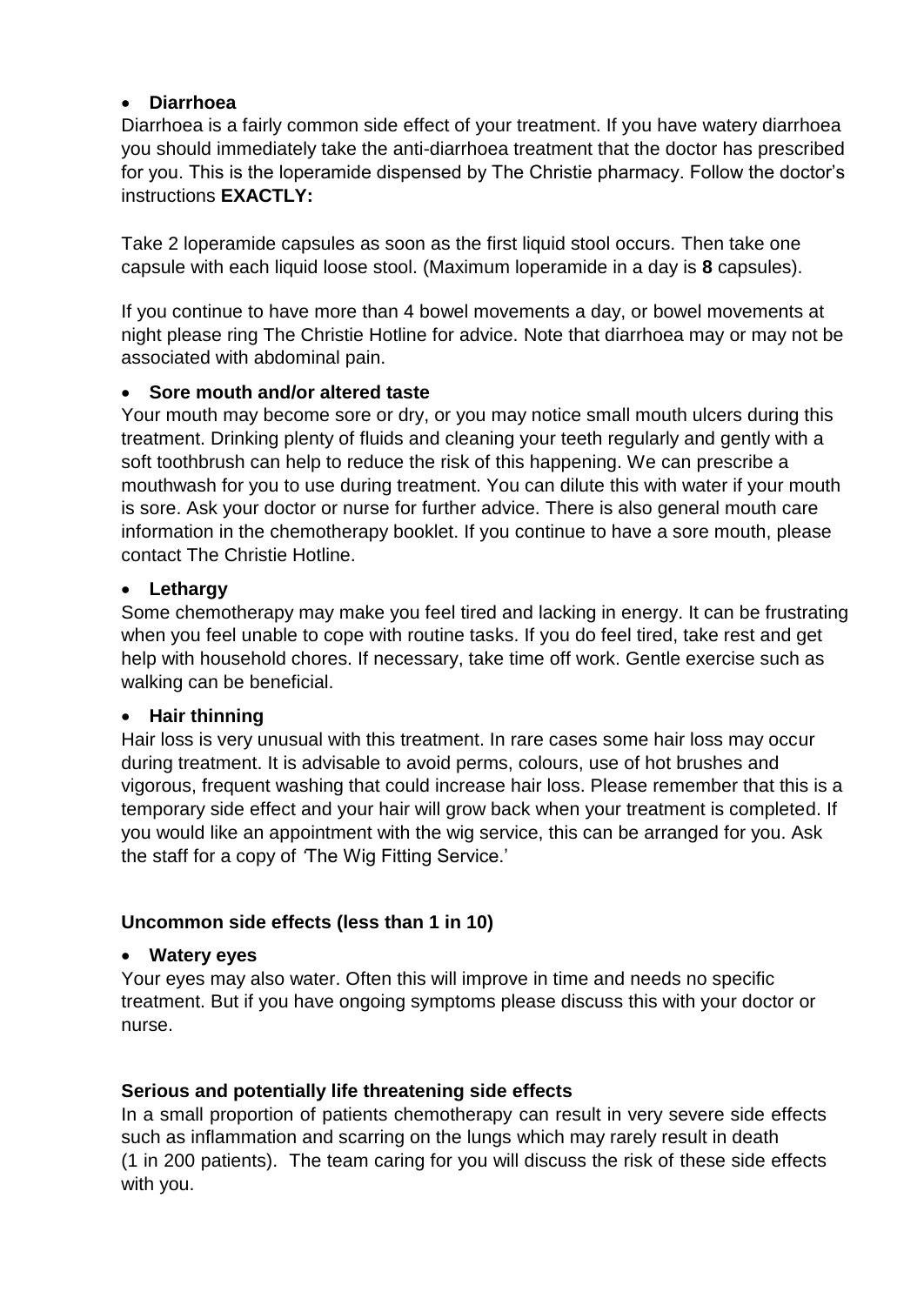#### **Chest pain or heart attack**

A small number of patients receiving Trifluridine and tipiracil (Lonsurf $^{\circledR}$ ) can experience chest pain (angina) or rarely have a heart attack. Extremely rarely this may lead to death. Other complications such as blood clot (lung), stroke or ministroke can happen but are exceptionally rare. If you develop any of these symptoms you should **ring 999 and go immediately to your nearest Accident and Emergency department.** You may have an electrocardiograph (ECG) to check your heart before you start your chemotherapy.

**Do not take any further** Trifluridine and tipiracil (Lonsurf® ) tablets until agreed by the team at The Christie.

#### **Increased risk of serious infection**

As discussed earlier chemotherapy results in an increased risk of severe infections which can be life threatening.

#### **Herbal medicines**

Some herbal medicine including St John's Wort can affect chemotherapy. You should let your doctor or nurse know if you are taking any herbal medication, complementary or alternative medicines, including vitamins, minerals and medicines purchased over-thecounter.

# **Sex, contraception & fertility**

**Protecting your partner and contraception:** We recommend that you or your partner use a condom during sexual intercourse while you are having the course of chemotherapy. Chemotherapy is dangerous to unborn babies and this will also protect you and your partner from any chemotherapy drugs that may be present in semen and in the vagina. If you suspect that you may be pregnant please tell your doctor immediately.

**Fertility:** This chemotherapy may affect your ability to have children. Your doctor or nurse should have discussed this with you. If not, please ask them before you start treatment.

# **Late side effects**

Some side effects may become evident only after a number of years. In reaching any decision with you about treatment, the potential benefit you receive from treatment will be weighed against the risks of serious long term side effects to the heart, lungs, kidneys and bone marrow. With some drugs there is also a small but definite risk of developing another cancer. If any of these problems specifically applies to you, the doctor will discuss these with you and note this on your consent form.